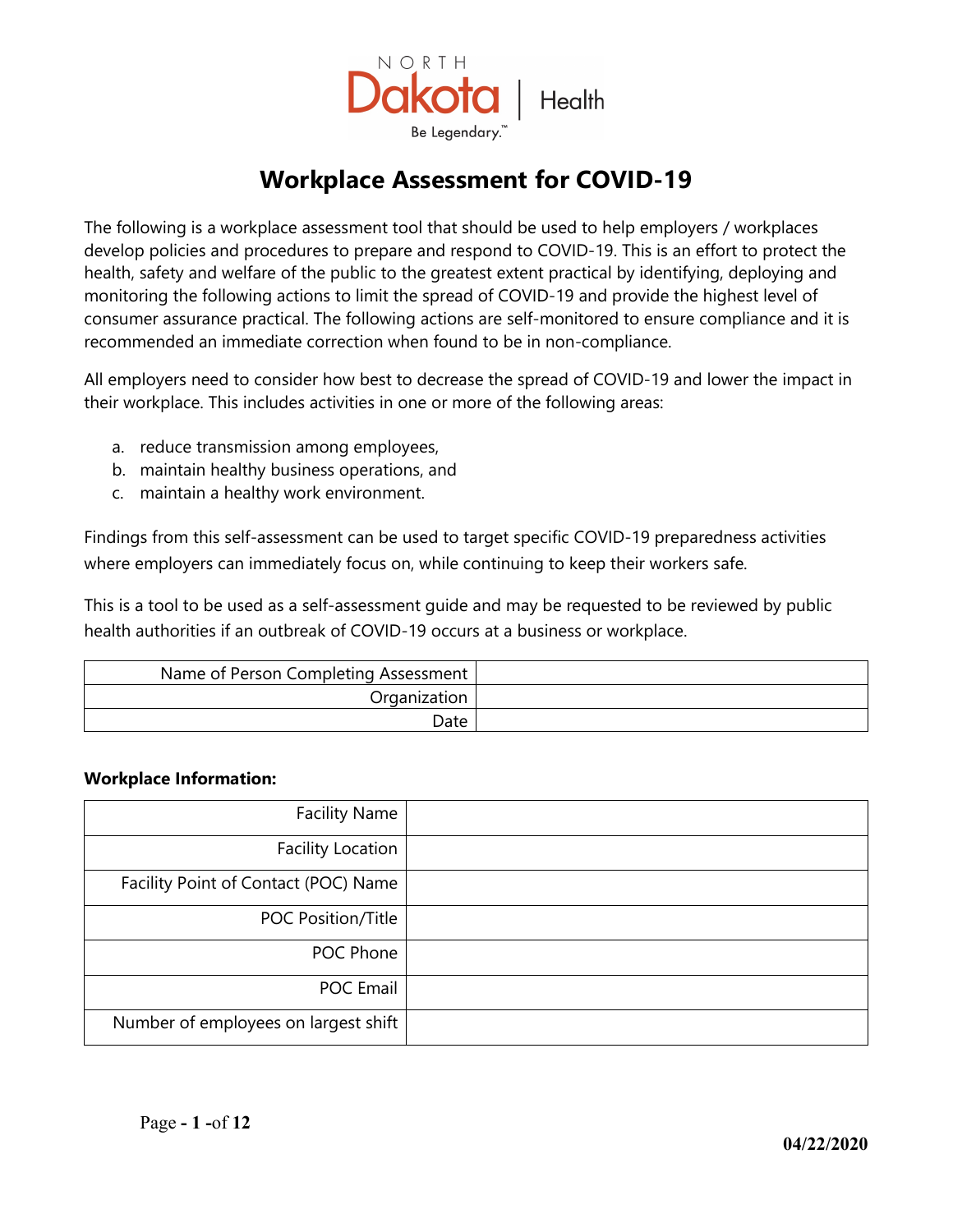

## **Specify types of employees or categories (e.g., shifts, locations), if applicable, below:**

□ My workplace is one facility at one physical location

 $\Box$  My workplace is multiple facilities located throughout one property

□ My workplace is multiple facilities located at multiple properties

□ Other (explain):

| A. Reduce transmission among employees                                                                                                                                                                                                               |                            |                                              |  |
|------------------------------------------------------------------------------------------------------------------------------------------------------------------------------------------------------------------------------------------------------|----------------------------|----------------------------------------------|--|
| <b>Elements to be assessed</b>                                                                                                                                                                                                                       | <b>Assessment</b><br>(Y/N) | <b>Notes/Areas for</b><br><b>Improvement</b> |  |
| Actively require sick employees to stay home                                                                                                                                                                                                         |                            |                                              |  |
| Are employees who have symptoms (i.e., fever,<br>cough, shortness of breath, body aches, chills, loss<br>of taste/smell, chills, etc.) instructed to stay home<br>and have employees received training and<br>education on employee health policies? |                            |                                              |  |
| Are systems in place for employees to notify their<br>supervisor if they develop symptoms while at<br>home?                                                                                                                                          |                            |                                              |  |
| Are sick employees being asked to stay home,<br>notify their supervisor, and follow CDC-<br>recommended quidelines for what do to if you are<br>sick?                                                                                                |                            |                                              |  |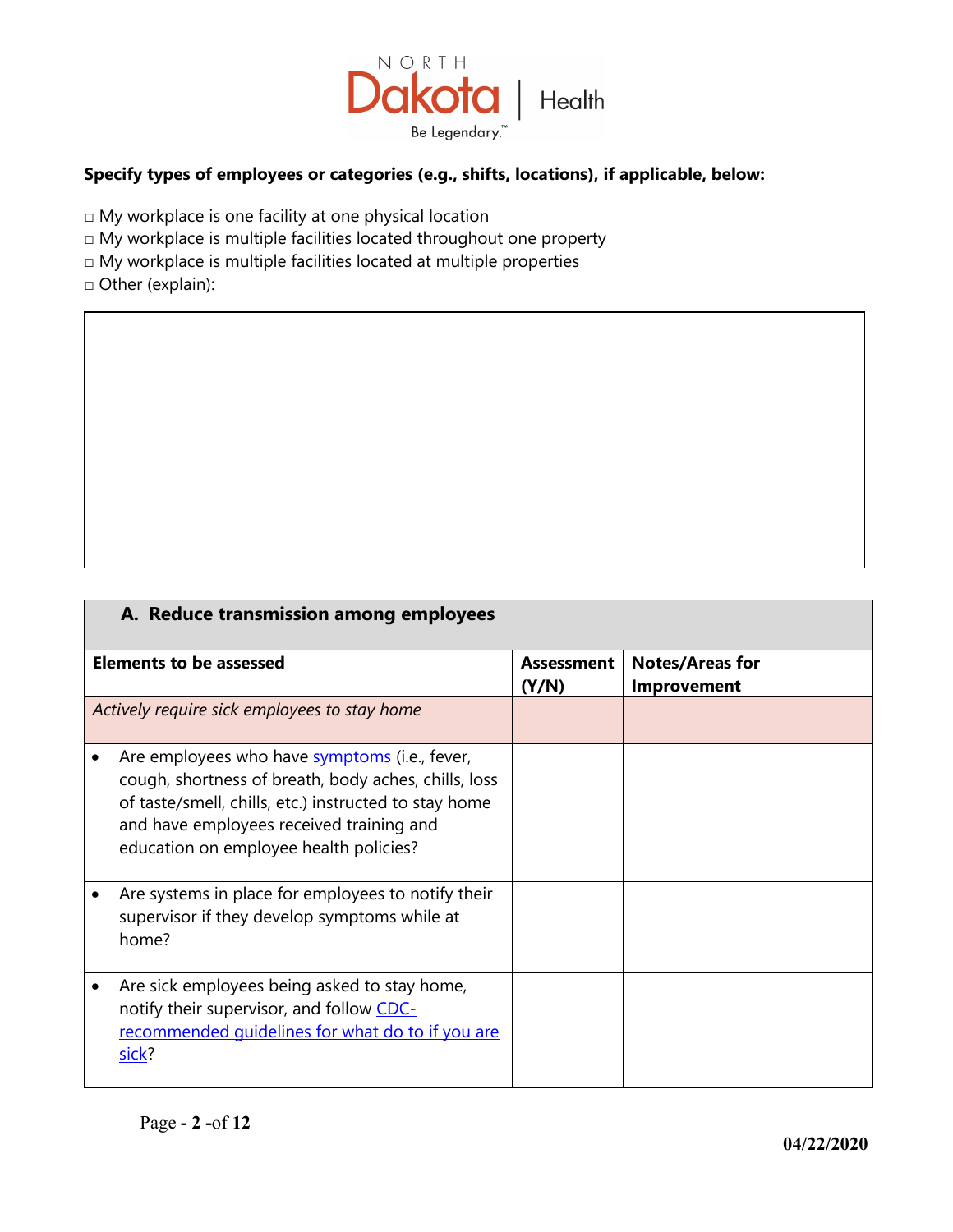

| Are sick employees being told they must consult<br>with healthcare providers and state and local<br>health departments to determine when they can<br>return to work? All applicable license requirements<br>apply when approval from the regulatory authority<br>is required before returning to work in accordance<br>with state statutes and regulations. |  |
|-------------------------------------------------------------------------------------------------------------------------------------------------------------------------------------------------------------------------------------------------------------------------------------------------------------------------------------------------------------|--|
| Identify where and how workers might be exposed to<br>COVID-19 at work                                                                                                                                                                                                                                                                                      |  |
| Has facility reviewed OSHA COVID-19 website and<br>guidance for employers for information on how to<br>protect workers from potential exposures?                                                                                                                                                                                                            |  |
| Has facility considered additional social distancing<br>or other OSHA approved methods for employees<br>that may be at higher risk for serious illness?                                                                                                                                                                                                     |  |
| Monitor employees for fever and symptoms                                                                                                                                                                                                                                                                                                                    |  |
| Are employees being screened upon arrival at the<br>facility for fever (>100.4°F) and other symptoms of<br><b>COVID-19?</b>                                                                                                                                                                                                                                 |  |
| Is the facility systematically logging this screening<br>information?                                                                                                                                                                                                                                                                                       |  |
| Are employees being reminded to monitor and<br>immediately report any symptoms they develop<br>while at work to their supervisor?                                                                                                                                                                                                                           |  |
| Separate sick employees                                                                                                                                                                                                                                                                                                                                     |  |
| Are employees who appear to have symptoms of<br>COVID-19 upon arrival at work or who become<br>sick during the day being immediately separated<br>from other employees, customers, and visitors and<br>sent home?                                                                                                                                           |  |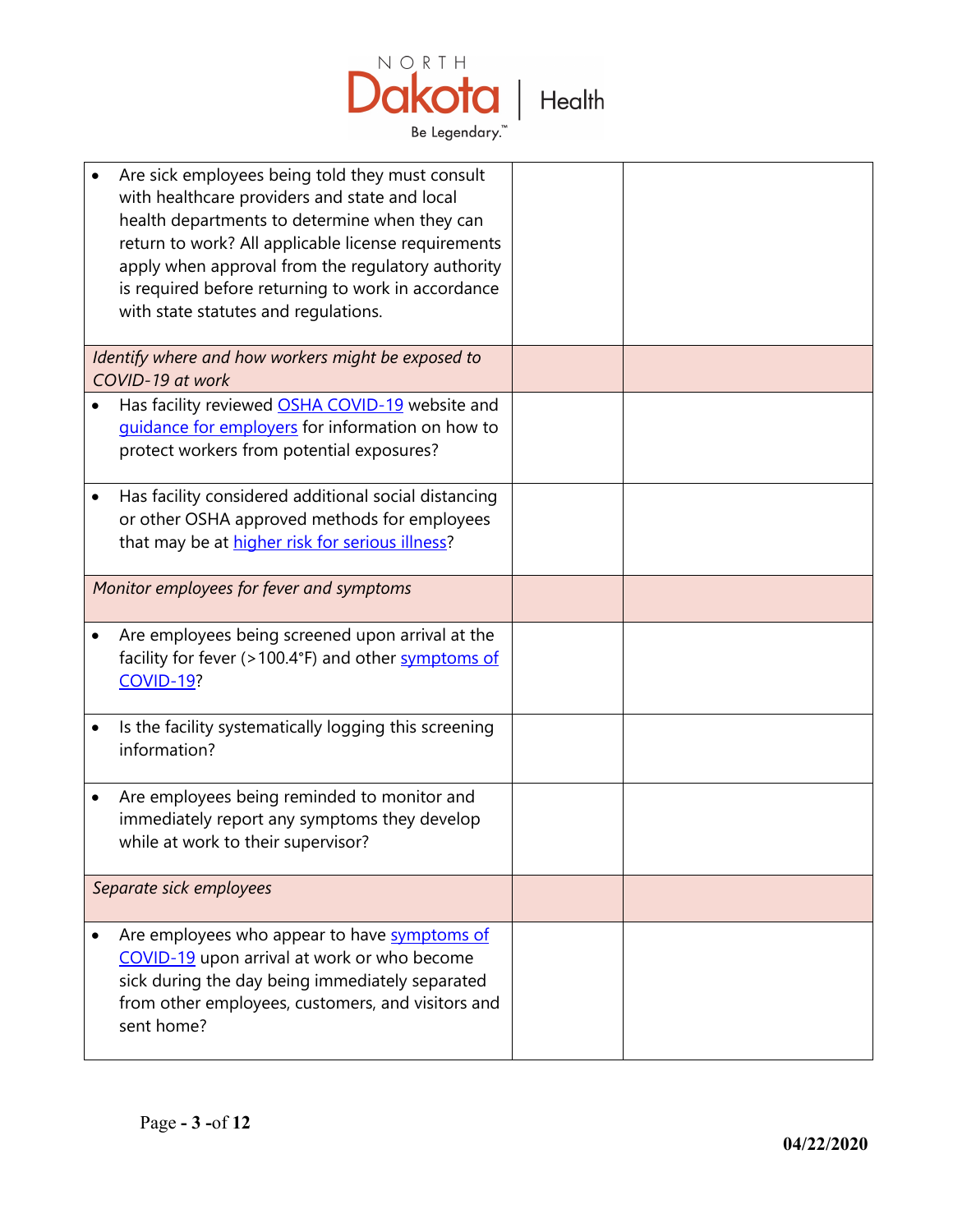

| Has facility established a protocol for informing<br>fellow employees of possible exposure to COVID-<br>19 in the event an employee is confirmed to have<br>COVID-19 infection? Facilities must maintain<br>confidentiality as required by the Americans with<br>Disabilities Act (ADA).                                                                          |  |
|-------------------------------------------------------------------------------------------------------------------------------------------------------------------------------------------------------------------------------------------------------------------------------------------------------------------------------------------------------------------|--|
| Educate employees about how they can reduce the<br>spread of COVID-19                                                                                                                                                                                                                                                                                             |  |
| Have employees been educated about steps they<br>can take to protect themselves at work and at<br>home?                                                                                                                                                                                                                                                           |  |
| Have employees been informed that older people<br>and people with serious chronic medical<br>conditions are at higher risk for complications?                                                                                                                                                                                                                     |  |
| Have employees been instructed to follow the<br>policies and procedures of your employer related<br>to illness, cleaning and disinfecting, and work<br>meetings and travel?                                                                                                                                                                                       |  |
| Are employees being educated about<br>recommended guidelines for what do to if you are<br>sick, including staying home except to get medical<br>care?                                                                                                                                                                                                             |  |
| Have employees been informed of how and when<br>to inform their supervisor if they have a sick family<br>member at home with COVID-19? Review CDC<br>guidelines for what to do if someone in your<br>house is sick.                                                                                                                                               |  |
| Have employees been educated to wash their<br>hands often (including after coughing or sneezing)<br>with soap and water for at least 20 seconds or else<br>in accordance with all applicable license<br>requirements under state statutes and regulations.<br>Hand sanitizer with at least 60% alcohol may be<br>used if soap and water are not available in some |  |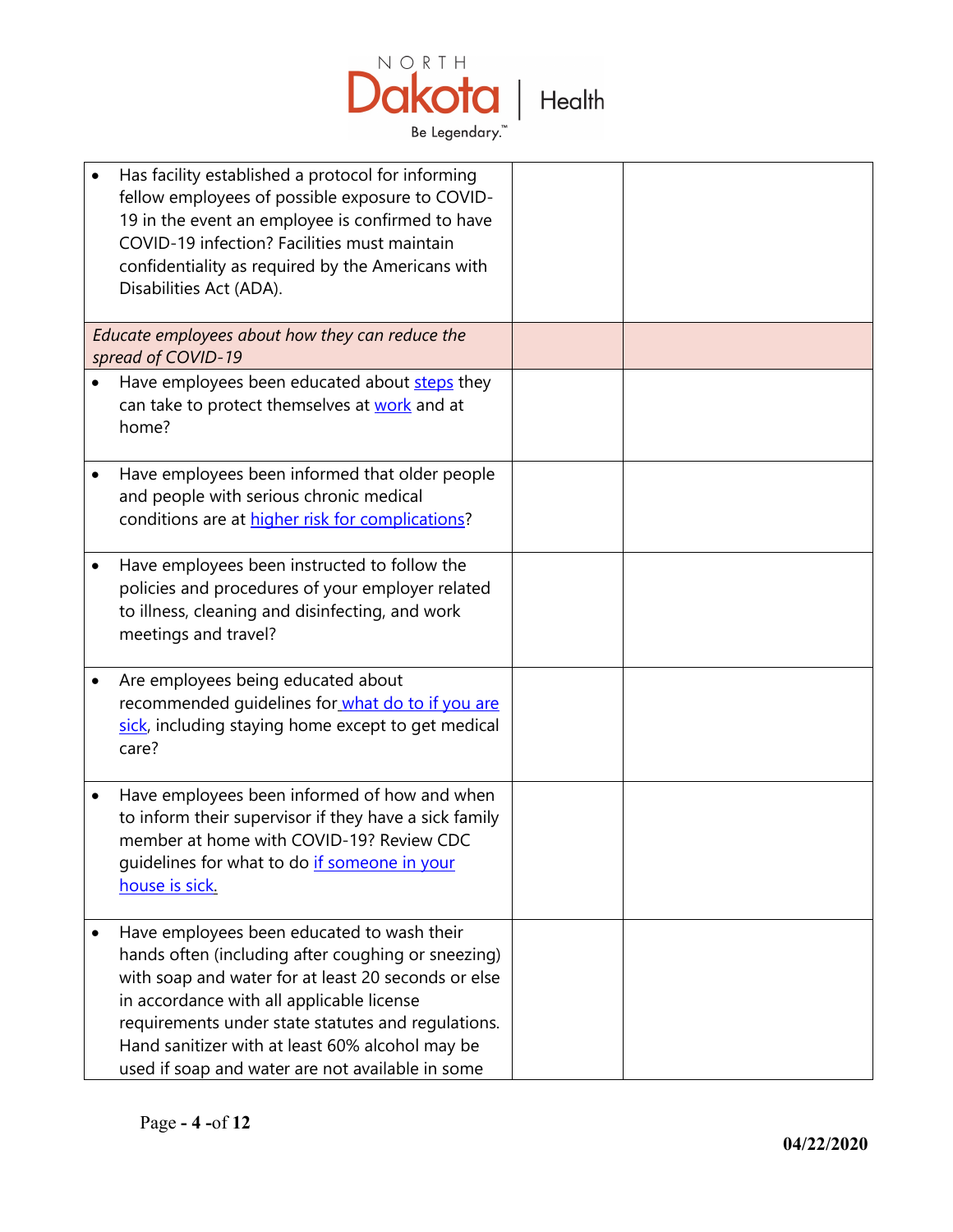

| work settings provided applicable state code<br>requirements are being met.                                                                                                                                                                                                                                                                                                             |  |
|-----------------------------------------------------------------------------------------------------------------------------------------------------------------------------------------------------------------------------------------------------------------------------------------------------------------------------------------------------------------------------------------|--|
| Have employees been instructed to avoid touching<br>their eyes, nose, and mouth with unwashed hands?                                                                                                                                                                                                                                                                                    |  |
| Have employees and environmental services staff<br>been informed how to clean AND disinfect<br>frequently touched objects and surfaces such as<br>workstations, keyboards, telephones, electronic<br>handheld devices, handrails, light switches and<br>doorknobs? Please review the list of products that<br>meet EPA's criteria for use against SARS-CoV-2,<br>the cause of COVID-19. |  |
| Are employees instructed to avoid using other<br>employees' phones, desks, offices, other work<br>tools and equipment, or dishes and utensils when<br>possible? If necessary, do you clean and disinfect<br>them before and after use?                                                                                                                                                  |  |
| Have workplace policies been implemented to<br>allow for teleworking for all employees who are<br>able to conduct their duties from home?                                                                                                                                                                                                                                               |  |
| Have employees been educated about how to<br>practice social distancing at work by avoiding large<br>gatherings and maintaining distance<br>(approximately 6 feet or 2 meters) from others<br>when possible?                                                                                                                                                                            |  |
| Have employees been instructed on alternative<br>methods for site visits/meetings (e.g., video<br>conferencing)?                                                                                                                                                                                                                                                                        |  |
| For in-person meetings that must take place, are<br>you keeping a visitor log and attendance in case<br>contact tracing is necessary at a later date?                                                                                                                                                                                                                                   |  |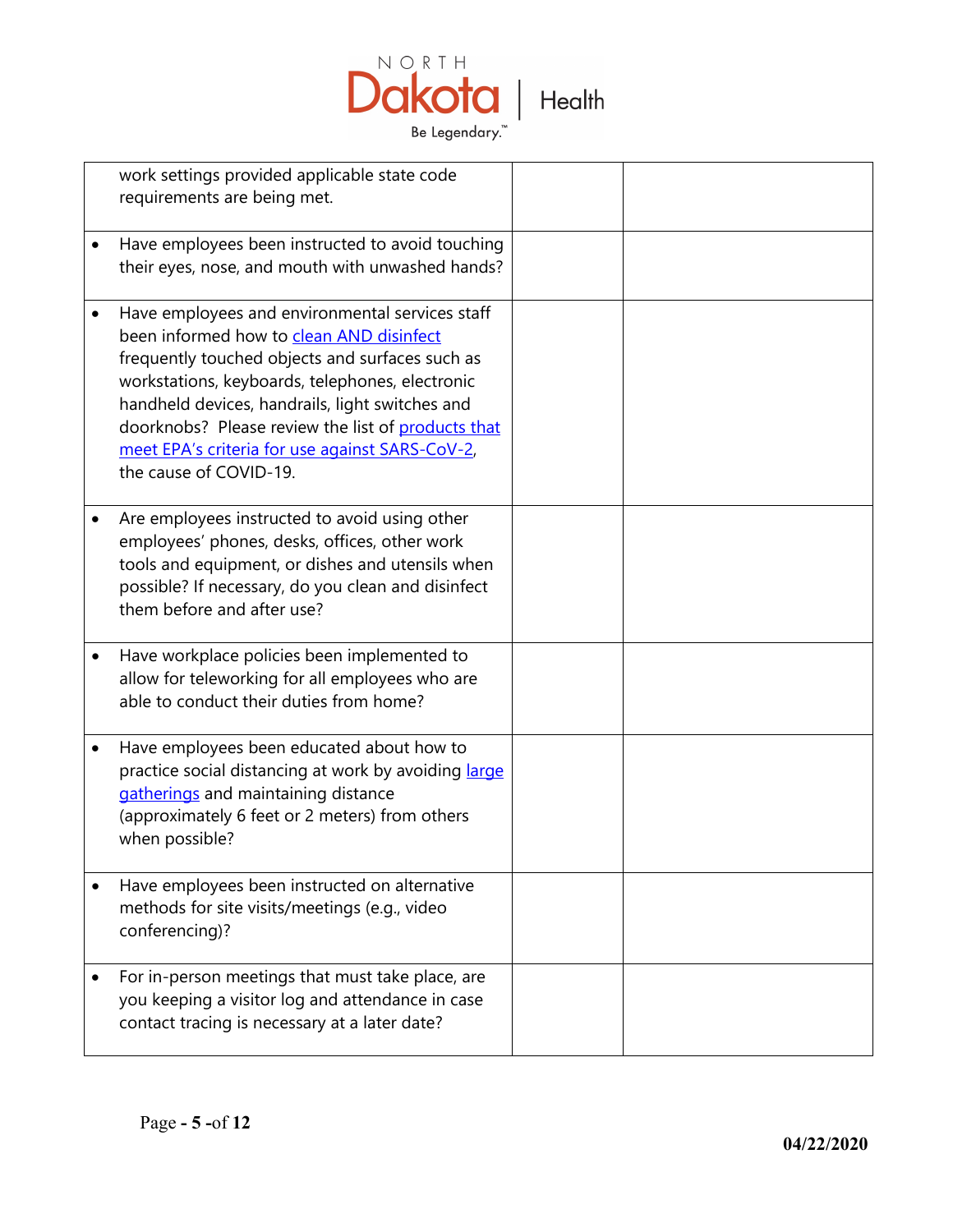

| Have employees been trained to restrict visitors<br>and non-essential personnel, except when<br>necessary (i.e., meetings, site visits)?                                                                                                                                                      |                            |                                       |
|-----------------------------------------------------------------------------------------------------------------------------------------------------------------------------------------------------------------------------------------------------------------------------------------------|----------------------------|---------------------------------------|
| Are signs posted at entrances to the facility<br>advising that no visitors may enter the facility?                                                                                                                                                                                            |                            |                                       |
| If visitors are necessary, are potential visitors<br>screened prior to entry for fever and respiratory<br>symptoms, restricting entry for those with<br>symptoms?                                                                                                                             |                            |                                       |
| If visitors are necessary, have they been instructed<br>to wear a face covering/mask while in the building<br>and to restrict their access to as few locations as<br>possible?                                                                                                                |                            |                                       |
| Have you trained employees on the use of<br>cloth/other face masks and other personal<br>protective equipment (PPE)? Training should<br>include when to use PPE, what PPE is necessary,<br>how to properly don (put on), use, and doff (take<br>off) PPE, and how to properly dispose of PPE. |                            |                                       |
| Is employee education about best practices to<br>prevent the spread of COVID-19 in the workplace<br>ongoing, with frequent reminders communicated<br>to all employees?                                                                                                                        |                            |                                       |
| Are communications regarding COVID-19 being<br>provided to employees in their preferred<br>language?                                                                                                                                                                                          |                            |                                       |
| <b>B. Maintain Healthy Business Operations</b>                                                                                                                                                                                                                                                |                            |                                       |
| <b>Elements to be assessed</b>                                                                                                                                                                                                                                                                | <b>Assessment</b><br>(Y/N) | <b>Notes/Areas for</b><br>Improvement |
| Have you identified a workplace coordinator who<br>will be responsible for COVID-19 issues and their                                                                                                                                                                                          |                            |                                       |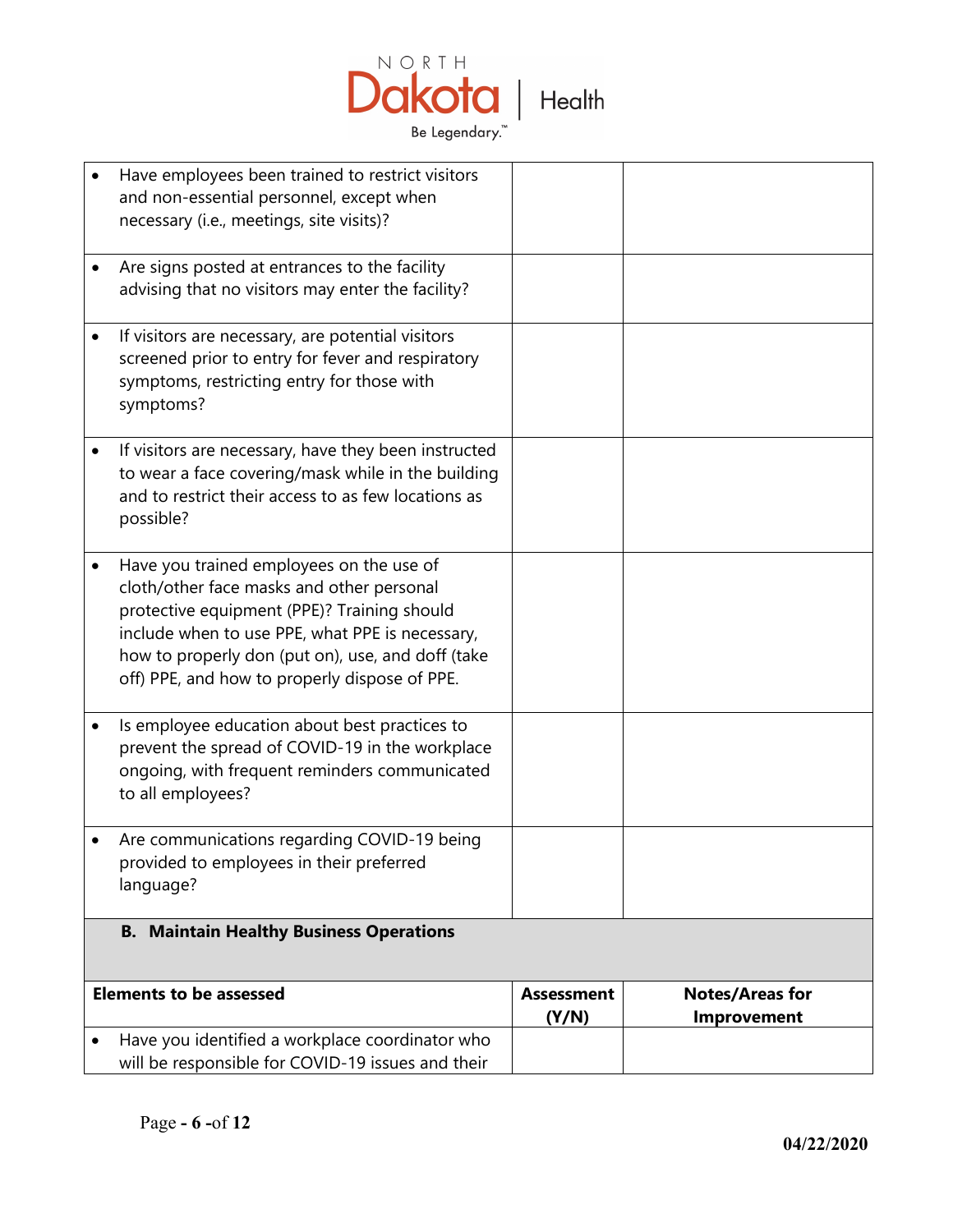

|        | impact at the workplace, who can also act as point<br>of contact with the local health department?<br>Name, phone number and email of<br>$\circ$<br>workplace coordinator:                                                                                                                                                                                                                                                                                           |  |
|--------|----------------------------------------------------------------------------------------------------------------------------------------------------------------------------------------------------------------------------------------------------------------------------------------------------------------------------------------------------------------------------------------------------------------------------------------------------------------------|--|
|        | Are you frequently monitoring public health<br>communications about COVID-19<br>recommendations for the workplace and ensuring<br>that all workers have access to and understand<br>that information?                                                                                                                                                                                                                                                                |  |
|        | Have you implemented flexible sick leave and non-<br>punitive, supportive policies and practices?<br>Options and strategies for implementing this can<br>be found here:<br>https://www.cdc.gov/coronavirus/2019-<br>ncov/community/guidance-business-response.html                                                                                                                                                                                                   |  |
| ٠<br>٠ | Have you assessed your essential functions and the<br>reliance that others and the community have on your<br>services or products?<br>Have you changed your business practices to<br>maintain critical operations?<br>Have you identified alternate supply chain for<br>critical goods and services?<br>Have you talked with companies that provide your<br>business with contract or temporary employees<br>about the importance of sick employees staying<br>home? |  |
|        | Determine how you will operate if absenteeism spikes                                                                                                                                                                                                                                                                                                                                                                                                                 |  |
|        | Do you have a plan to monitor and respond to<br>absenteeism at the workplace?                                                                                                                                                                                                                                                                                                                                                                                        |  |
|        | Can you implement plans to continue your<br>essential business functions in case you experience<br>higher than usual absenteeism?                                                                                                                                                                                                                                                                                                                                    |  |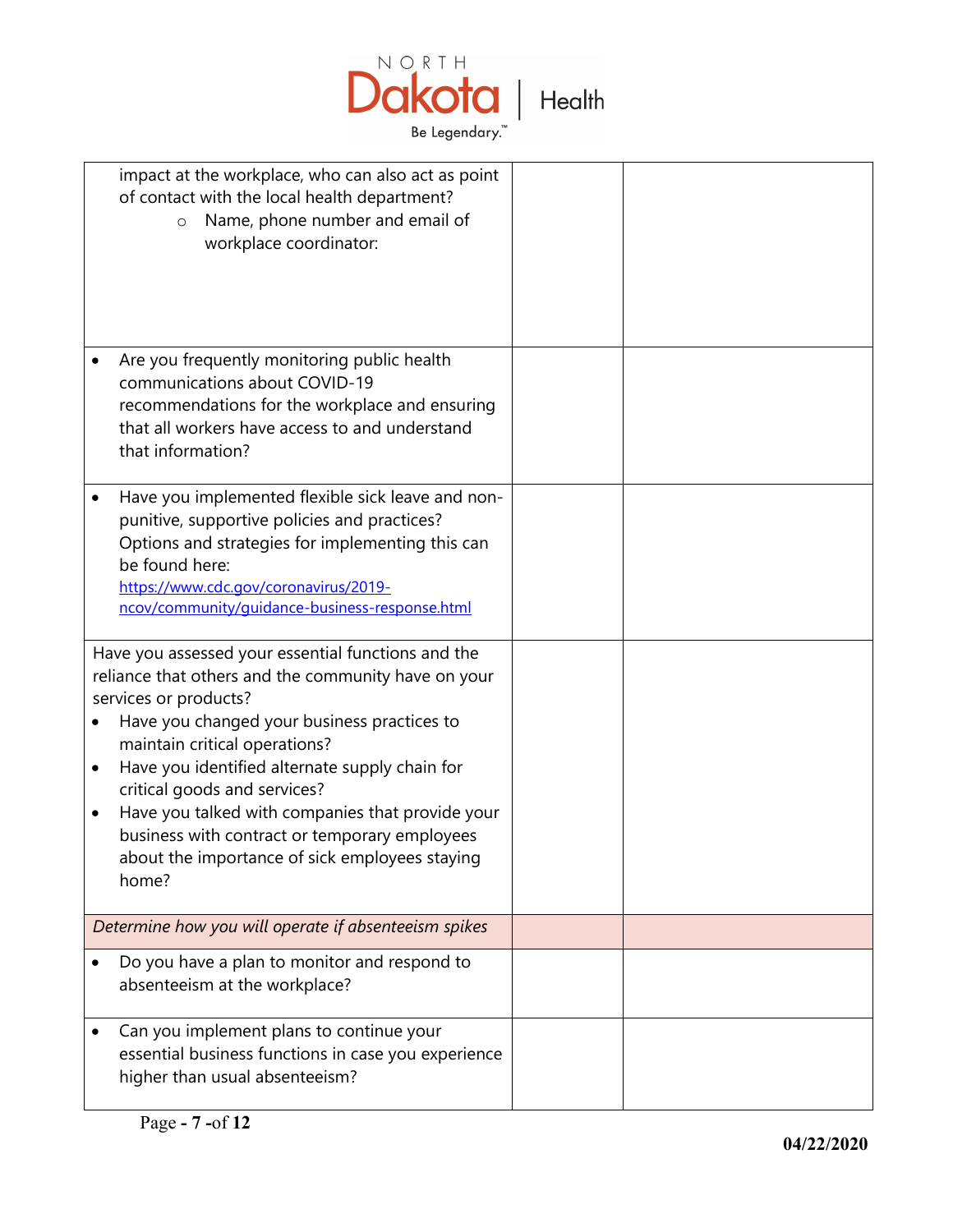

| Have you cross-trained employees to perform<br>essential functions so the workplace can operate<br>even if key employees are absent?                               |  |
|--------------------------------------------------------------------------------------------------------------------------------------------------------------------|--|
| Establish policies and practices for social distancing                                                                                                             |  |
| Have you implemented flexible worksites (e.g.,<br>telework)?                                                                                                       |  |
| Have you implemented flexible work hours (e.g.,<br>staggered shifts)?                                                                                              |  |
| Have you increased physical space between<br>employees at the worksite, including break areas<br>and lunchrooms? Social distancing should be 6<br>feet or greater. |  |
| Have you increased physical space between<br>employees and customers (e.g., drive through,<br>partitions)?                                                         |  |
| Have you implemented flexible meeting and travel<br>options (e.g., postpone non-essential meetings or<br>events)?                                                  |  |
| Have you discussed downsizing operations?                                                                                                                          |  |
| Can any of your services be delivered remotely<br>(e.g., phone, video, or web)?                                                                                    |  |
| Can products be delivered through curbside pick-<br>up or delivery?                                                                                                |  |
| Can incoming deliveries be left at loading docks or<br>other locations that do not require person-to-<br>person exposures?                                         |  |
| Increase availability of face masks and personal<br>protective equipment                                                                                           |  |
| Are you able to issue face masks or approve<br>employee supplied cloth face coverings in the<br>event of shortages?                                                |  |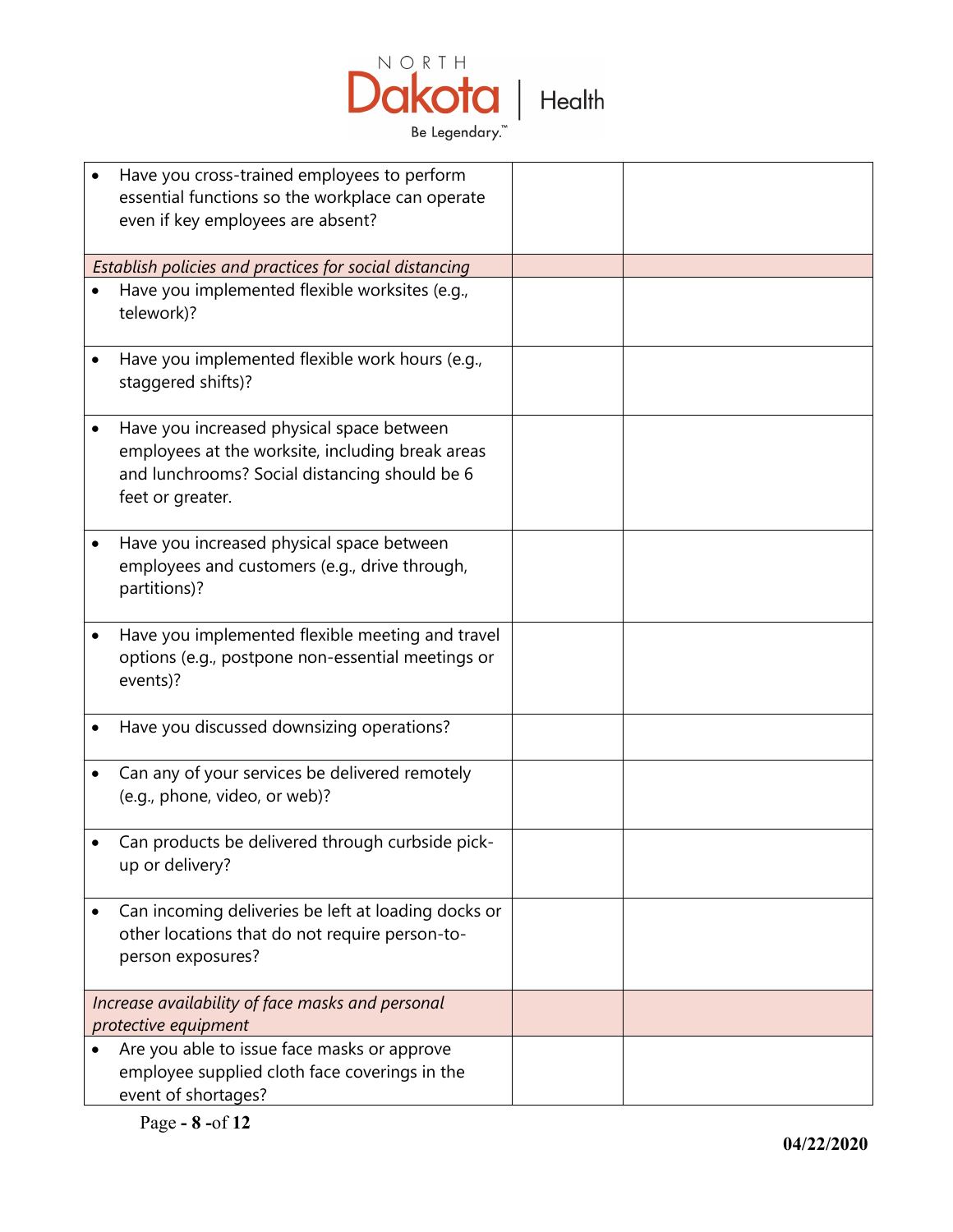

| Have you assessed the current supply of face<br>masks/cloth face covers and other critical materials<br>(e.g., alcohol-based hand rub, EPA-registered<br>disinfectants, tissues)?                                                                                 |                            |                                       |
|-------------------------------------------------------------------------------------------------------------------------------------------------------------------------------------------------------------------------------------------------------------------|----------------------------|---------------------------------------|
| Are all employees being instructed to wear a face<br>mask/cloth face cover at all times while in the<br>workplace?                                                                                                                                                |                            |                                       |
| <b>C. Maintain A Healthy Work Environment</b>                                                                                                                                                                                                                     |                            |                                       |
| <b>Elements to be assessed</b>                                                                                                                                                                                                                                    | <b>Assessment</b><br>(Y/N) | <b>Notes/Areas for</b><br>Improvement |
| Have you considered improving the engineering<br>controls using the building ventilation system?<br>This could include increasing ventilation rates,<br>increasing percentage of outdoor air that<br>circulates into the system, or opening windows<br>and doors. |                            |                                       |
| Strengthen respiratory etiquette and hand hygiene for<br>employees, customers, and worksite visitors                                                                                                                                                              |                            |                                       |
| Do you provide tissues and no-touch disposal<br>receptacles/trash cans throughout the facility?                                                                                                                                                                   |                            |                                       |
| Do you provide soap and water in the workplace?<br>Do you provide alcohol-based hand sanitizer?                                                                                                                                                                   |                            |                                       |
| Have you placed hand sanitizers in multiple<br>locations to encourage hand hygiene?                                                                                                                                                                               |                            |                                       |
| Have you hung posters throughout the facility that<br>encourage hand hygiene?                                                                                                                                                                                     |                            |                                       |
| Have you discouraged handshaking and<br>encouraged use of other noncontact methods of<br>greeting?                                                                                                                                                                |                            |                                       |
| Perform routine environmental cleaning and<br>disinfection                                                                                                                                                                                                        |                            |                                       |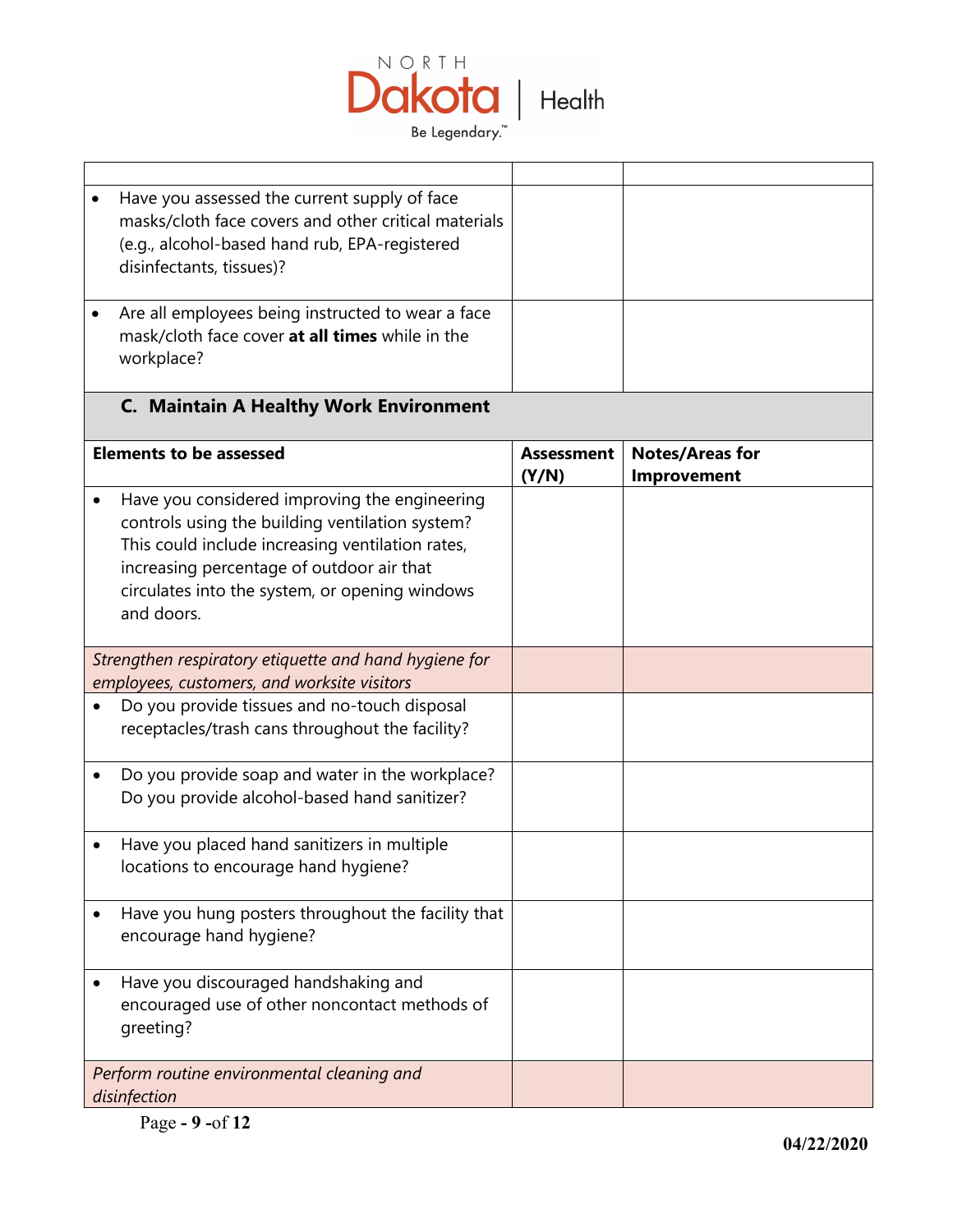

| Does your workplace routinely clean and disinfect<br>all frequently touched surfaces in the workplace,<br>such as workstations, keyboards, telephones,<br>handrails, and doorknobs, per CDC guidance?                                                                                                                                  |  |
|----------------------------------------------------------------------------------------------------------------------------------------------------------------------------------------------------------------------------------------------------------------------------------------------------------------------------------------|--|
| Do you provide disposable wipes so that<br>commonly used surfaces (e.g., doorknobs,<br>keyboards, remote controls, desks, other work<br>tools and equipment) can be wiped down by<br>employees before each use?                                                                                                                        |  |
| Has your workplace made plans to enhance<br>cleaning and disinfection after persons<br>suspected/confirmed to have COVID-19 have been<br>in the facility?                                                                                                                                                                              |  |
| Are you using EPA-registered disinfectants with an<br>emerging viral pathogens claim against SARS-<br>CoV-2 for frequent cleaning of high-touch<br>surfaces and shared equipment, with sufficient<br>contact time?<br>See EPA List N: https://www.epa.gov/pesticide-<br>registration/list-n-disinfectants-use-against-sars-<br>$cov-2$ |  |
| Have you ensured workers performing cleaning<br>are trained on the facility's standard operating<br>procedures and on the hazards of the cleaning<br>chemicals used in the workplace in accordance<br>with OSHA's Hazard Communication standard<br>(https://www.osha.gov/laws-<br>regs/regulations/standardnumber/1910/1910.1200       |  |
| Advise employees before / after traveling to take<br>additional preparations                                                                                                                                                                                                                                                           |  |
| Have you advised employees to check themselves<br>for symptoms of COVID-19 (i.e., fever, cough, or<br>shortness of breath) before starting travel and<br>after returning from travel and notify their<br>supervisor and stay home if they are sick?                                                                                    |  |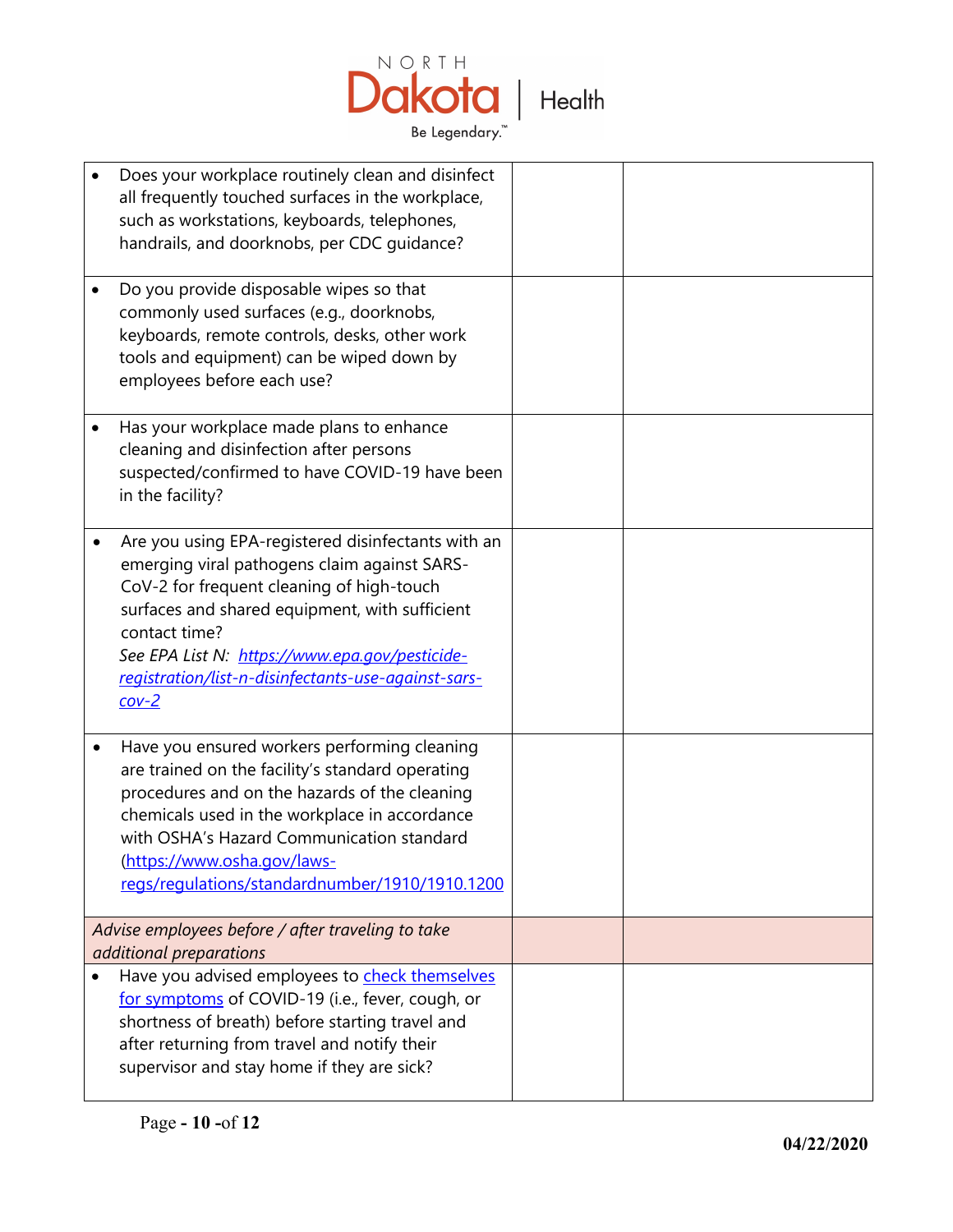

| Have you carefully considered whether work-<br>related travel is necessary?                                                                                                                                   |  |
|---------------------------------------------------------------------------------------------------------------------------------------------------------------------------------------------------------------|--|
| Take care when attending meetings and gatherings                                                                                                                                                              |  |
| When videoconferencing or teleconferencing is<br>not possible, can you hold meetings in open, well-<br>ventilated spaces?                                                                                     |  |
| Has facility implemented engineering controls for<br>close contact where it cannot be eliminated and<br>when practical (e.g., using face shields, plastic or<br>plexiglass dividers, increasing ventilation)? |  |

## **Communication with Health Department**

*Workplace facilities should notify the health department at 1-800-472-2180 or 701-328-2378 about any workers with severe respiratory infection, identification of workers with suspected or confirmed COVID-19, or if the facility identifies more than 2 cases of respiratory illness among workers in 72 hours. These situations should prompt further investigation and testing for SARS-CoV-2.* 

| <b>Elements to be assessed</b> |                                                |                                                                                            | <b>Assessment</b> | <b>Notes/Areas for</b> |
|--------------------------------|------------------------------------------------|--------------------------------------------------------------------------------------------|-------------------|------------------------|
|                                |                                                |                                                                                            | (Y/N)             | <b>Improvement</b>     |
|                                | Has the facility established a process to      |                                                                                            |                   |                        |
|                                | immediately notify the health department about |                                                                                            |                   |                        |
|                                | any of the following:                          |                                                                                            |                   |                        |
|                                | $\circ$                                        | COVID-19 is suspected or confirmed in a<br>worker                                          |                   |                        |
|                                | $\circ$                                        | A worker has severe respiratory infection                                                  |                   |                        |
|                                | $\circ$                                        | A cluster of respiratory symptoms among<br>workers (e.g., $\geq$ 2 cases within 72 hours)? |                   |                        |